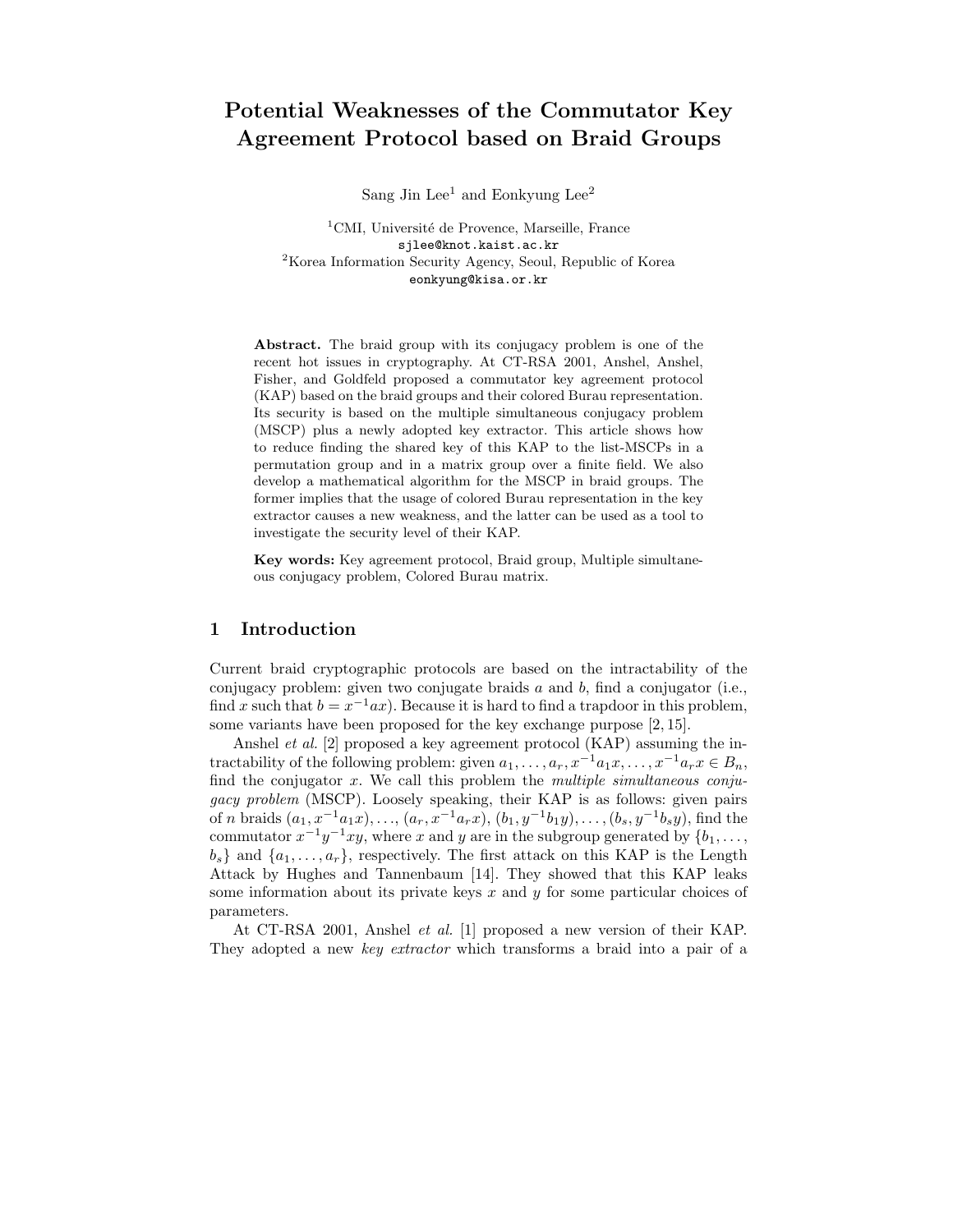permutation and a matrix over a finite field. Here the matrix is obtained from a multi-variable matrix, called the colored Burau matrix, by evaluating the variables at numbers in a finite field. They recommended parameters so as to defeat the Length Attack, the mathematical algorithm for the conjugacy problem, and a potential linear algebraic attack on the key extractor.

Our Results. This article attacks the KAPs in  $[1, 2]$  from two different angles. Our attacks are partially related to the potential ones already mentioned in their paper.

First, we attack the shared key in [1]. The motivation for this attack is that despite the change of variables in the colored Burau matrix by permutations, the matrix in the final output(i.e., the shared key) is more manageable than braids. We show that the security of the key extractor is based on the problems of listing all solutions to some MSCPs in a permutation group and in a matrix group over a finite field. So if both of the two listing problems are feasible, then we can guess correctly the shared key without solving the MSCP in braid groups.

Second, we attack the private keys in [1, 2]. The base problem of these KAPs is different from the standard conjugacy problem in the following two aspects: (i) The conjugation is multiple and simultaneous. That is to say, we have a set of equations  $x^{-1}a_ix = c_i$ ,  $i = 1, ..., r$ , with a single unknown x. On the one hand, the problem is more difficult than the conjugacy problem because we must find a solution which satisfies all the equations simultaneously. On the other hand, the problem is easier because we have multiple equations. (ii) The conjugator  $x$ is contained in the subgroup generated by some specific braids  $b_1, \ldots, b_s$ , which makes the problem easier. We propose a mathematical algorithm for the MSCP in braid groups.

Outline. We review in  $\S2$  the braid groups, the canonical form of braid, the colored Burau representation, and the commutator KAP proposed in [1]. We attack the key extractor in §3 and the private key in §4. We close this article with conclusions in §5.

#### Conventions.

- $S_n$  denotes the *n*-permutation group.  $S_n$  acts on the set  $\{1, 2, \ldots, n\}$  from the left so that for  $\alpha, \beta \in S_n$  and  $1 \leq i \leq n$ ,  $(\alpha \beta)(i) = \alpha(\beta(i))$ . We express a permutation as a product of cycles. A cycle  $\alpha = (k_1, k_2, \ldots, k_r)$  means that  $\alpha(k_i) = k_{i+1}$  for  $i = 1, ..., r - 1$  and  $\alpha(k_r) = k_1$ .
- For a prime p,  $\mathbf{F}_p$  denotes the field composed of p elements,  $\{0, \ldots, p-1\}$ .
- $GL_n(R)$ , R a ring, denotes the set of all invertible  $(n \times n)$ -matrices over R.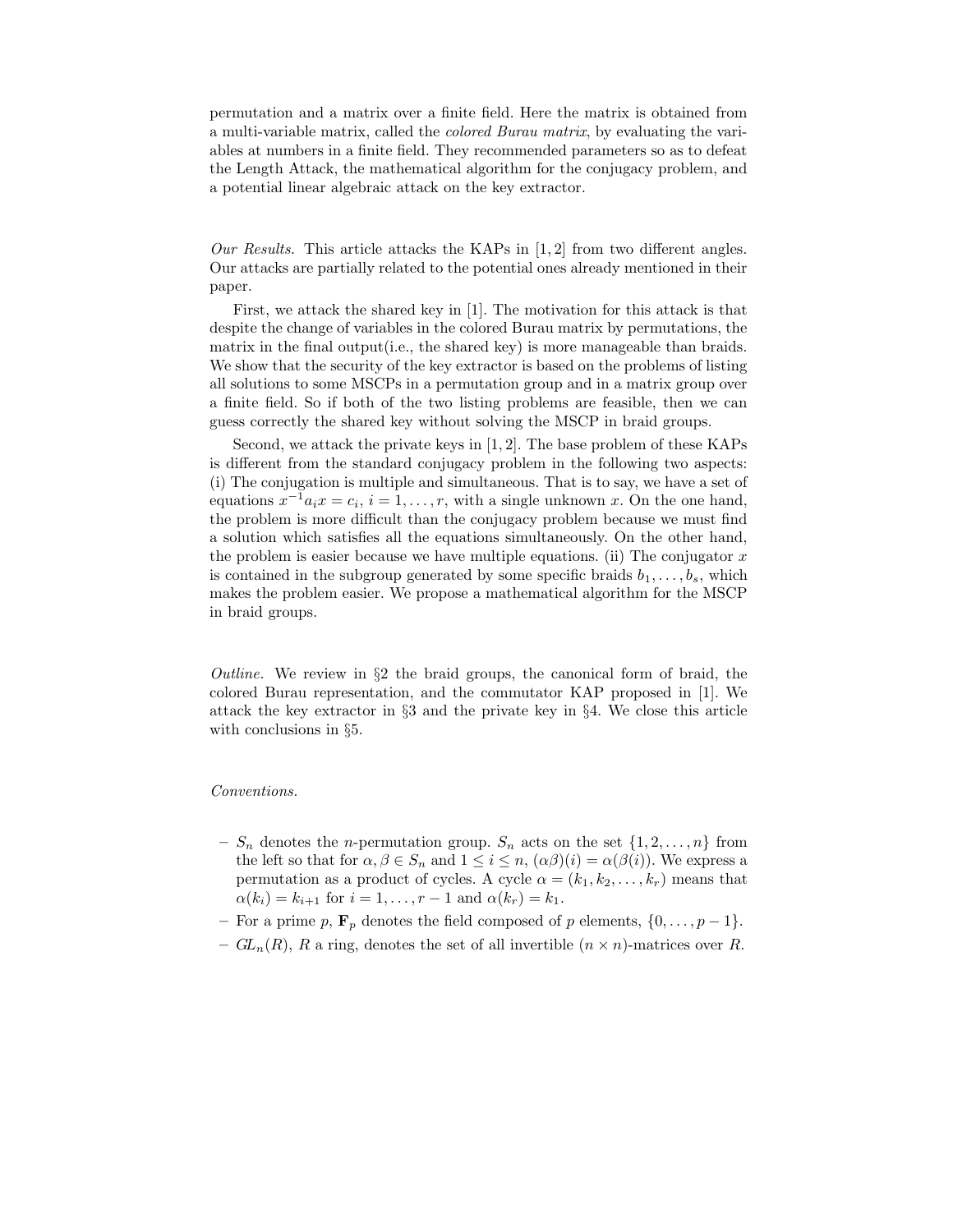# 2 Preliminaries

### 2.1 Braid Group

**Definition 1.** The n-braid group  $B_n$  is an infinite non-commutative group defined by the following group presentation

$$
B_n = \left\langle \sigma_1, \ldots, \sigma_{n-1} \mid \begin{array}{l} \sigma_i \sigma_j = \sigma_j \sigma_i, \quad |i-j| \geq 2 \\ \sigma_i \sigma_{i+1} \sigma_i = \sigma_{i+1} \sigma_i \sigma_{i+1}, \quad i = 1, \ldots, n-2 \end{array} \right\rangle.
$$

The integer n is called the braid index and the elements in  $B_n$  are called n-braids. The generators  $\sigma_i$ 's are called the Artin generators.

We can give braids the following geometric interpretation. An  $n$ -braid can be thought as a collection of  $n$  horizontal strands intertwining themselves. See Figure 1. Each generator  $\sigma_i$  represents the process of swapping the  $i^{\text{th}}$  strand with the  $(i+1)$ <sup>st</sup> one, where the strand from upper-left to lower-right is over the other.

We can cut a long geometric braid into simple pieces so that each piece contains only one crossing. This decomposition gives a word  $W = \sigma_{i_1}^{\epsilon_1} \sigma_{i_2}^{\epsilon_2} \cdots \sigma_{i_k}^{\epsilon_k}$ ,  $\epsilon = \pm 1$ . k is called the *word length* of W.

There is a natural projection  $\pi : B_n \to S_n$ , sending  $\sigma_i$  to the transposition  $(i, i + 1)$ . Let's denote  $\pi(a)$  by  $\pi_a$ , and call it the *induced permutation* of a. The braids whose induced permutation is the identity are called pure braids. Conversely, for a permutation  $\alpha \in S_n$ , we can make a simple braid  $A_\alpha$ , called a permutation braid, by connecting the i<sup>th</sup> point on the right to the  $\alpha(i)^{\text{th}}$  point on the left by straight lines, where the strand from upper-left to lower-right is over the other at each crossing.

### 2.2 Canonical Form

We review the canonical form of braids and the related invariants, inf, len, and sup, which can be used in measuring how complicated the given braid is. This section is needed only for §4.

- 1. A word  $\sigma_{i_1}^{\epsilon_1}\cdots\sigma_{i_s}^{\epsilon_s}$  is called a *positive word* if all the exponents  $\epsilon_i$ 's are positive. Because the relations in the group presentation of  $B_n$  are equivalences between positive words with the same word-length, the exponent sum  $e(\sigma_{i_1}^{\epsilon_1}\cdots\sigma_{i_s}^{\epsilon_s})=\epsilon_1+\cdots+\epsilon_s$  is well-defined and invariant under conjugation. If  $\overline{P}$  is a positive word, then  $e(P)$  is equal to the word-length of  $P$ . The positive braid monoid, denoted by  $B_n^+$ , is the set of all braids which can be represented by positive words.
- 2. The permutation braid corresponding to the permutation  $\alpha(i) = (n i)$ is called the *fundamental braid* and denoted by  $\Delta$ . It can be written as  $\Delta = (\sigma_1)(\sigma_2 \sigma_1) \cdots (\sigma_{n-1} \sigma_{n-2} \cdots \sigma_1).$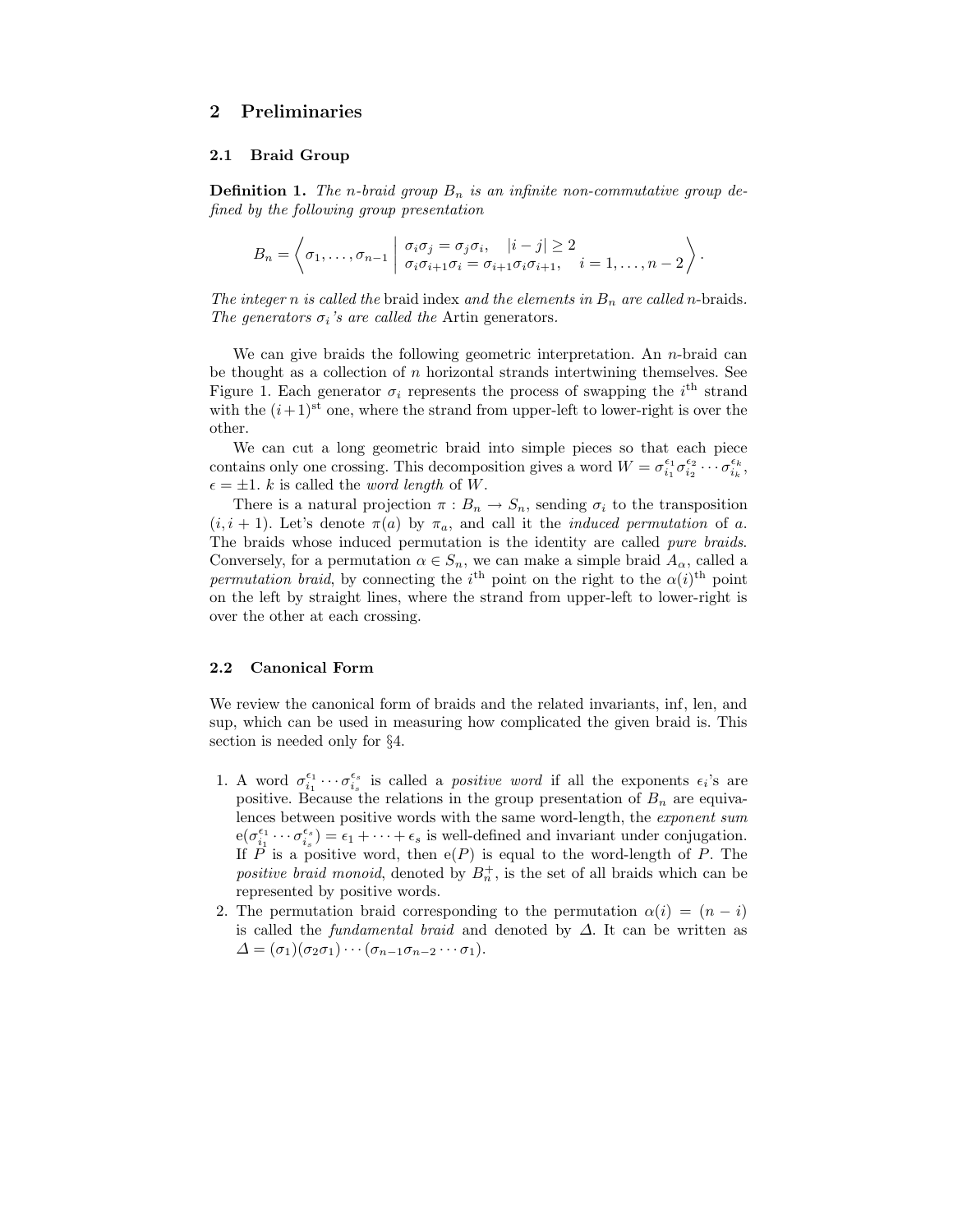3. **Theorem**(See [9, 10, 4]). Every *n*-braid a can be decomposed uniquely into

$$
a = \Delta^u A_1 A_2 \dots A_k,
$$

where each  $A_i$  is a permutation braid and for each  $1 \leq i \leq k$ ,  $A_i A_{i+1}$  is left-weighted. For the definition of 'left-weighted', see Appendix A.

- 4. The expression above is called the left-canonical form. The invariants the *infimum*, the *canonical length*, and the *supremum* are defined by  $\inf(a) = u$ ,  $len(a) = k$ , and  $sup(a) = u + k$ , respectively. Similarly, we can also define the right-canonical form. The two canonical forms give the same inf, len, and sup.
- 5. Let  $a = \Delta^u P$  and  $b = \Delta^v Q$  be conjugate, where  $P, Q \in B_n^+$ . Then  $e(a) =$  $ue(\Delta) + e(P) = ve(\Delta) + e(Q)$ . So in a conjugacy class, a braid with greater inf is simpler than the one with smaller inf. Similarly, we can also say that a braid with smaller sup is simpler than the one with greater sup.

#### 2.3 Colored Burau Representation

Morton [20] introduced the colored Burau matrix which is a generalization of the Burau matrix. It would be helpful to see the Burau matrix first. Let  $\mathbf{Z}[t^{\pm 1}]$  be the ring of Laurent polynomials  $f(t) = a_k t^k + a_{k+1} t^{k+1} + \cdots + a_m t^m$  with integer coefficients (and possibly with negative degree terms). Let  $GL_{n-1}(\mathbf{Z}[t^{\pm 1}])$  be the group of  $(n-1) \times (n-1)$  invertible matrices over  $\mathbf{Z}[t^{\pm 1}]$ . Note that a matrix over  $\mathbf{Z}[t^{\pm 1}]$  is invertible if and only if its determinant is  $\pm t^m$  for some integer m.

For  $1 \leq i \leq n-1$ , let  $C_i(t)$  be the matrix which differs from the identity matrix only at the  $i^{\text{th}}$  row as shown below. When  $i = 1$  or  $i = n - 1$ , the  $i^{\text{th}}$  row vector is truncated to  $(-t, 1, 0, \ldots, 0)$  or  $(0, \ldots, 0, t, -t)$ .

$$
C_i(t) = \begin{pmatrix} 1 & & & & & \\ & \ddots & & & & \\ & & 1 & & & \\ & & t & -t & 1 & \\ & & & & 1 & \\ & & & & & \ddots \\ & & & & & & 1 \end{pmatrix}, \qquad C_i^{-1}(t) = \begin{pmatrix} 1 & & & & & \\ & \ddots & & & & \\ & & 1 & -\frac{1}{t} & \frac{1}{t} & \\ & & 1 & -\frac{1}{t} & \frac{1}{t} & \\ & & & & 1 & \\ & & & & & \ddots \\ & & & & & & 1 \end{pmatrix}.
$$

The Burau representation  $\rho: B_n \to GL_{n-1}(\mathbf{Z}[t^{\pm 1}])$  is defined by  $\rho(\sigma_i) =$  $C_i(t)$  [3]. The matrices  $C_i(t)$ 's satisfy the braid relations, i.e.,  $C_i(t)C_i(t)$  =  $C_i(t)C_i(t)$  for  $|i-j| \geq 2$  and  $C_i(t)C_{i+1}(t)C_i(t) = C_{i+1}(t)C_i(t)C_{i+1}(t)$  for  $i = 1, \ldots, n-2$ , and so  $\rho$  is a group homomorphism. The elements in  $\rho(B_n)$ are called Burau matrices. Here is an example of a Burau matrix.

$$
\rho(\sigma_1^{-1}\sigma_2\sigma_1^{-1}) = \left(\begin{smallmatrix} -\frac{1}{t} & \frac{1}{t} \\ 0 & 1 \end{smallmatrix}\right) \left(\begin{smallmatrix} 1 & 0 \\ t & -t \end{smallmatrix}\right) \left(\begin{smallmatrix} -\frac{1}{t} & \frac{1}{t} \\ 0 & 1 \end{smallmatrix}\right) = \left(\begin{smallmatrix} \frac{1}{t^2} - \frac{1}{t} & -\frac{1}{t^2} + \frac{1}{t} - 1 \\ -1 & 1-t \end{smallmatrix}\right).
$$

Roughly speaking, the colored Burau matrix is a refinement of the Burau matrix by assigning  $\sigma_i$  to  $C_i(t_{i+1})$  so that the entries of the resulting matrix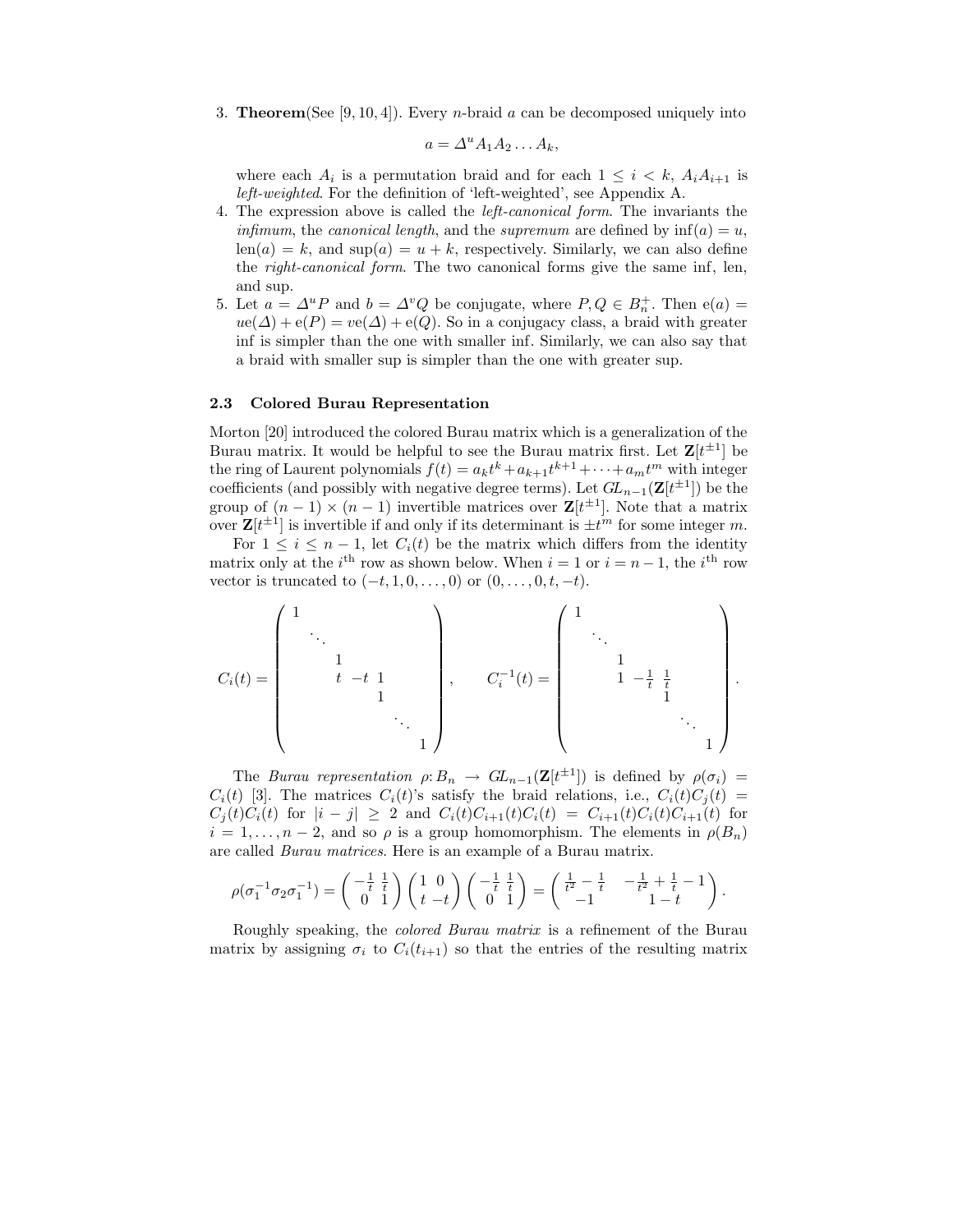have several variables. But such a naive construction does not give a group homomorphism. Thus the induced permutations are considered simultaneously. Let's label the strands of an *n*-braid by  $t_1, \ldots, t_n$ , putting the label  $t_j$  on the strand which starts from the  $j<sup>th</sup>$  point on the right. Figure 1 shows this labelling for the 3-braid  $\sigma_1^{-1} \sigma_2 \sigma_1^{-1} \sigma_2$ .



Fig. 1. The labelled braid  $\sigma_1^{-1} \sigma_2 \sigma_1^{-1} \sigma_2$ 

**Definition 2.** Let  $a \in B_n$  be given by a word  $\sigma_{i_1}^{\epsilon_1} \sigma_{i_2}^{\epsilon_2} \cdots \sigma_{i_k}^{\epsilon_k}$ ,  $\epsilon_j = \pm 1$ . Let  $t_{j_r}$ be the label of the under-crossing strand at the  $r<sup>th</sup>$  crossing. Then the colored Burau matrix  $M_a(t_1,\ldots,t_n)$  of a is defined by

$$
M_a(t_1,\ldots,t_n)=\prod_{r=1}^k (C_{i_r}(t_{j_r}))^{\epsilon_r}.
$$

We can compute the colored Burau matrix by substituting  $\sigma_i^{\epsilon}$  by  $C_i(\cdot)^{\epsilon}$  and then filling (·) by the variable  $t_i$  according to the label of the under-crossing strand. Note that the colored Burau matrix is an invertible matrix over  $\mathbf{Z}[t_1^{\pm 1}, \ldots, t_n^{\pm 1}],$ the ring of Laurent polynomials with *n* variables. In the example  $\sigma_1^{-1}\sigma_2\sigma_1^{-1}\sigma_2$ shown in Figure 1, the colored Burau matrix is

$$
M_{\sigma_1^{-1}\sigma_2\sigma_1^{-1}\sigma_2}(t_1, t_2, t_2) = C_1(t_3)^{-1}C_2(t_2)C_1(t_1)^{-1}C_2(t_3)
$$
  
=  $\begin{pmatrix} -t_3^{-1} t_3^{-1} \\ 0 & 1 \end{pmatrix} \begin{pmatrix} 1 & 0 \\ t_2 - t_2 \end{pmatrix} \begin{pmatrix} -t_1^{-1} t_1^{-1} \\ 0 & 1 \end{pmatrix} \begin{pmatrix} 1 & 0 \\ t_3 - t_3 \end{pmatrix}$   
=  $\begin{pmatrix} -\frac{1}{t_1} - t_2 + \frac{t_2}{t_1} + \frac{1}{t_1t_3} - \frac{t_2}{t_1t_3} & \frac{1}{t_1} + t_2 - \frac{t_2}{t_1} \\ -\frac{t_2}{t_1} - t_2t_3 + \frac{t_2t_3}{t_1} & t_2t_3 - \frac{t_2t_3}{t_1} \end{pmatrix}.$ 

Now we describe the colored Burau group as in [1]. We follow the convention of Morton [20], which is a little different from that in [1]. The permutation group  $S_n$  acts on  $\mathbf{Z}[t_1^{\pm 1},...,t_n^{\pm 1}]$  from left by changing variables: for  $\alpha \in S_n$ , group  $S_n$  acts on  $\mathbf{Z}[t_1, \ldots, t_n]$  from left by changing variables. For  $\alpha \in S_n$ ,<br>  $\alpha(f(t_1, \ldots, t_n)) = f(t_{\alpha(1)}, \ldots, t_{\alpha(n)})$ . Then  $S_n$  also acts on the matrix group  $GL_{n-1}(\mathbf{Z}[t_1^{\pm 1},...,t_n^{\pm 1}])$  entry-wise: for  $\alpha \in S_n$  and  $M = (f_{ij}), \alpha(M) = (\alpha(f_{ij})).$ 

**Definition 3.** The colored Burau group  $CB_n$  is  $S_n \times GL_{n-1}(\mathbf{Z}[t_1^{\pm 1},...,t_n^{\pm 1}])$ with multiplication  $(\alpha_1, M_1) \cdot (\alpha_2, M_2) = (\alpha_1 \alpha_2, (\alpha_2^{-1} M_1) M_2)$ . The colored Burau representation  $C : B_n \to CB_n$  is defined by  $C(\sigma_i) = ((i, i + 1), C_i(t_{i+1})).$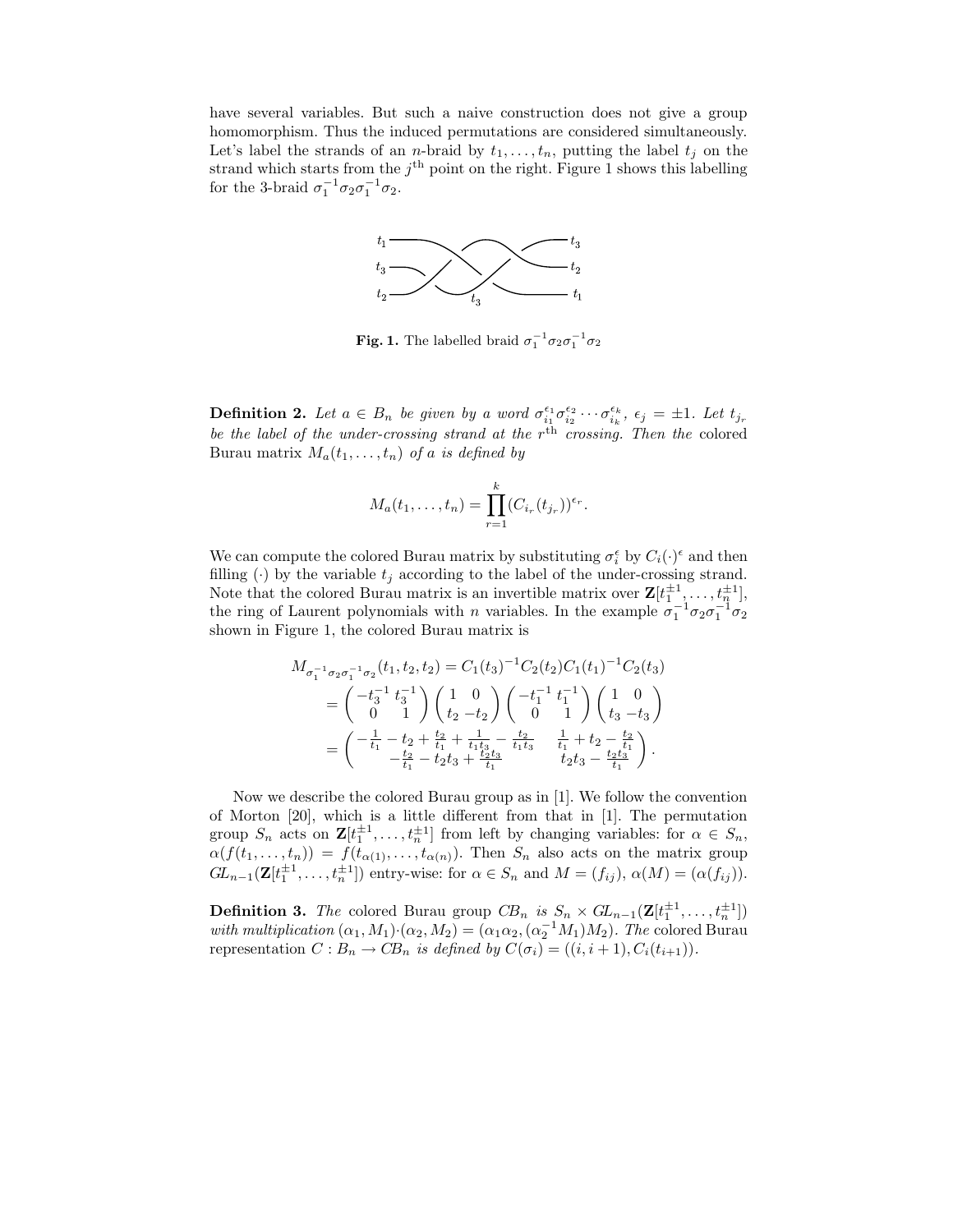Then it is easy to see the following: (i)  $CB_n$  is a group, where the identity is  $(e, I_{n-1})$  and  $(\alpha, M)^{-1} = (\alpha^{-1}, \alpha M^{-1}),$  (ii)  $C(\sigma_i)$ 's satisfy the braid relations and so  $C: B_n \to CB_n$  is a group homomorphism, and (iii) for  $a \in B_n$ ,  $C(a)$  $(\pi_a, M_a)$ , where  $\pi_a$  is the induced permutation and  $M_a$  is the colored Burau matrix in Definition 2.

### 2.4 Commutator Key Agreement Protocol

Recall the commutator KAP of Anshel et al. [1]. Fix a (small) prime number p. Let  $K_{n,p}$  be the set of pairs  $(\alpha, M) \in S_n \times GL_{n-1}(\mathbf{F}_p)$ .

**Definition 4.** Let  $\tau_1, \ldots, \tau_n$  be distinct invertible integers in  $\mathbf{F}_p$ . The key extractor  $E = E_{p,\tau_1,\dots,\tau_n} : B_n \to K_{n,p}$  is defined by

$$
E(a) = (\pi_a, M_a(\tau_1, \ldots, \tau_n) \bmod p),
$$

where reduction 'mod  $p'$  means reduction of every entry in the matrix.

Anshel et al. gave a very fast algorithm for computing the key extractor in [1]. The running time is  $\mathcal{O}(n\ell(\log p)^2)$ , where  $\ell$  is the word-length. The idea is that we can compute  $E(\sigma_{i_1}^{\epsilon_1} \cdots \sigma_{i_\ell}^{\epsilon_\ell})$  from  $\sigma_{i_1}^{\epsilon_1}$  and  $E(\sigma_{i_2}^{\epsilon_2} \cdots \sigma_{i_\ell}^{\epsilon_\ell})$ . The commutator KAP using the key extractor is constructed as follows.

### Public Information

- 1. An integer  $n > 6$ . A prime  $p > n$ .
- 2. Distinct and invertible integers  $\tau_1, \ldots, \tau_n \in \mathbf{F}_p^*$ .
- 3.  $(a_1, ..., a_r) \in (B_n)^r$  and  $(b_1, ..., b_s) \in (B_n)^s$ .

### Private Key

1. Alice's private key is a word  $W(b_1, \ldots, b_s)$ .

2. Bob's private key is a word  $V(a_1, \ldots, a_r)$ .

#### Public Key

- 1. Alice's public key is  $(x^{-1}a_1x, ..., x^{-1}a_rx)$ , where  $x = W(b_1, ..., b_s)$ .
- 2. Bob's public key is  $(y^{-1}b_1y, \ldots, y^{-1}b_sy)$ , where  $y = V(a_1, \ldots, a_r)$ .

#### Shared key

 $E(x^{-1}y^{-1}xy) = (\pi_{x^{-1}y^{-1}xy}, M_{x^{-1}y^{-1}xy}(\tau_1, \ldots, \tau_n) \bmod p).$ 

Parameter Recommendation in [1].

- The only restriction on p used in the key extractor is that  $p > n$  so that one can choose distinct and invertible elements  $\tau_1, \ldots, \tau_n$ . One can choose  $p < 1000$ .
- Take the braid index  $n = 80$  or larger and  $r = s = 20$ . Let each of  $a_i$  and  $b_i$  be the product of 5 to 10 Artin generators and let each set of public generators involve all the Artin generators of  $B_n$ .
- Private keys,  $x$  and  $y$ , are products of 100 public generators.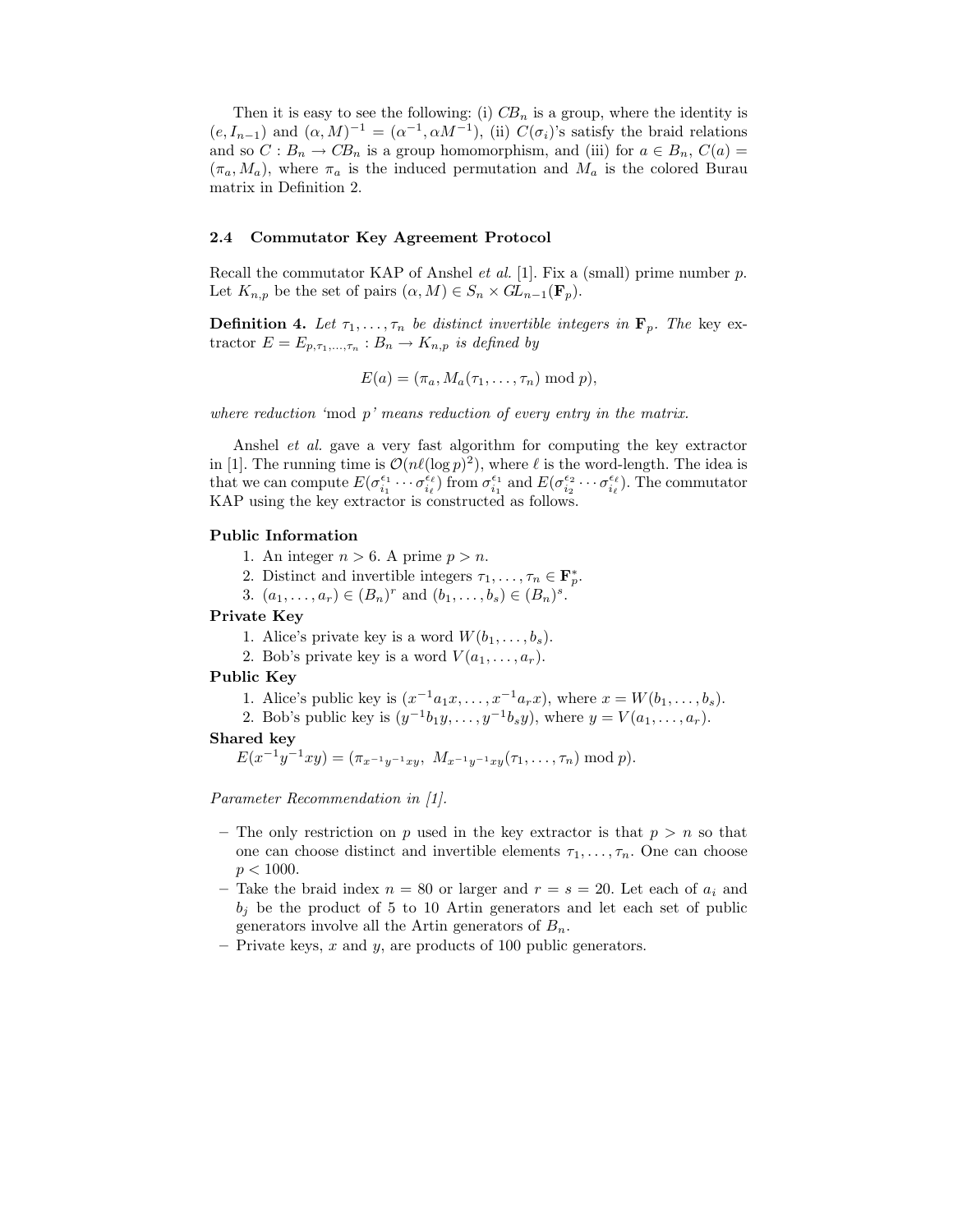### 3 Linear Algebraic Attack on the Key Extractor

If the KAP  $[1]$  is restricted to pure braids, then its key extractor E becomes a group homomorphism. In this case, one can attack the key extractor by linear algebraic methods. To defeat this attack, [1] recommended to choose the private keys  $x$  and  $y$  such that their induced permutations are sufficiently complex. This section shows that a linear algebraic attack can also be mounted on the KAP even for such parameters. The (list-)MSCP is the following variant of the conjugacy problem.

**Definition 5.** Let G be a group. The MSCP in G is: given a pair of r-tuples ( $r \geq$ 2) of elements in  $G$ ,  $(a_1, \ldots, a_r)$  and  $(x^{-1}a_1x, \ldots, x^{-1}a_rx)$ , find x in polynomial time (in the input length). In this case, the list-MSCP in  $G$  is to find the list of all such  $x \in G$  in polynomial time.

Their hardness will be discussed later. Henceforth, we will use the notations in §2.4 if there is no confusion from the context.

Theorem 1. If the induced permutations of the private keys are known, then we can construct four list-MSCPs in  $GL_{n-1}(\mathbf{F}_n)$  such that computing the matrix part of the shared key is reduced to solving all these list-MSCPs.

*Proof.* By the definition of the colored Burau representation  $C$ , we get the following equation

$$
C(x^{-1}y^{-1}xy) = (\pi_x, M_x)^{-1}(\pi_y, M_y)^{-1}(\pi_x, M_x)(\pi_y, M_y)
$$
  
=  $(\pi_x^{-1}\pi_y^{-1}\pi_x\pi_y, (\pi_y^{-1}\pi_x^{-1}\pi_y\pi_xM_x^{-1})(\pi_y^{-1}\pi_x^{-1}\pi_yM_y^{-1})(\pi_y^{-1}M_x)M_y).$ 

So the matrix part of the shared key is the product of the following four matrices evaluated at  $(t_1, \ldots, t_n) = (\tau_1, \ldots, \tau_n)$ :

$$
(\pi_y^{-1}\pi_x^{-1}\pi_y\pi_xM_x^{-1}), \quad (\pi_y^{-1}\pi_x^{-1}\pi_yM_y^{-1}), \quad (\pi_y^{-1}M_x), \quad \text{and} \quad M_y.
$$

Now we propose a method of composing MSCPs in  $GL_{n-1}(\mathbf{F}_p)$  for these matrices, assuming that we already know the permutations  $\pi_x$  and  $\pi_y$ . Here we consider only  $(\pi_y^{-1}M_x)(\tau_1,\ldots,\tau_n)$ . Similar constructions work for the other three matrices. The following technique makes  $(\pi_y^{-1}M_x)(\tau_1,\ldots,\tau_n)$  to be a solution to an MSCP with N equations in  $GL_{n-1}(\mathbf{F}_p)$  for given N. The basic idea is: if a is a pure braid and  $c = x^{-1}ax$ , then  $(\alpha M_x)(\tau_1, \ldots, \tau_n)$  is a solution to  $AX = XC$ , where  $\alpha$  is an arbitrary permutation,  $A = (\alpha \pi_x^{-1} M_a)(\tau_1, \ldots, \tau_n)$ , and  $C = (\alpha M_c)(\tau_1, \ldots, \tau_n).$ 

- 1. Choose a word  $a = U(a_1, \ldots, a_r)$  such that a is a pure braid.
- 2. Compute  $c = U(c_1, \ldots, c_r)$ . Then,  $c = x^{-1}ax$  and c is also a pure braid.
- 3. Compute  $M_a$  and  $M_c$ . Since  $ax = xc$  and

$$
C(ax) = (\pi_x, (\pi_x^{-1}M_a)M_x), \quad C(xc) = (\pi_x, M_xM_c),
$$

we have  $(\pi_y^{-1}\pi_x^{-1}M_a)(\pi_y^{-1}M_x) = (\pi_y^{-1}M_x)(\pi_y^{-1}M_c).$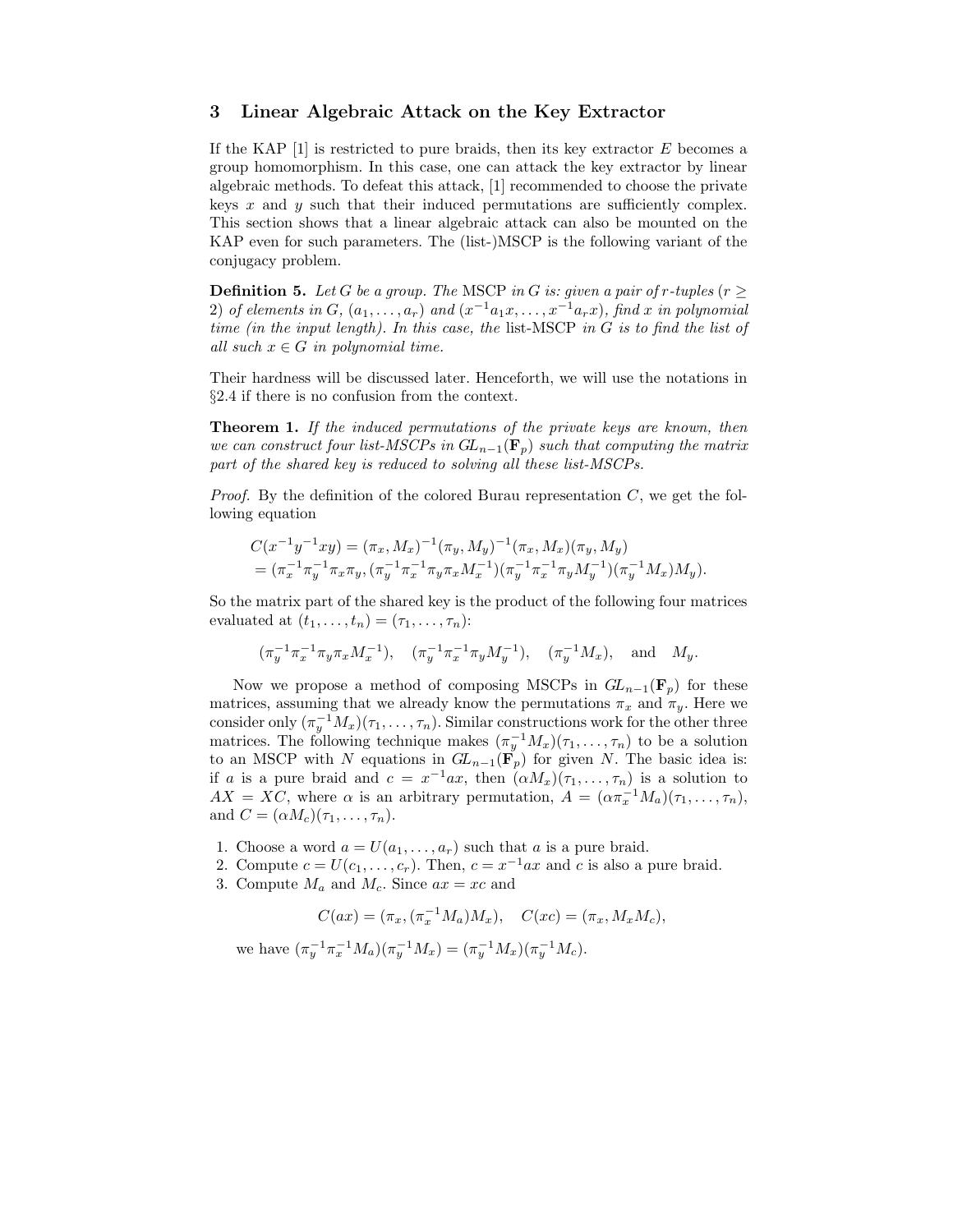- 4. Compute  $(\pi_y^{-1}\pi_x^{-1}M_a)(\tau_1,\ldots,\tau_n)$  and  $(\pi_y^{-1}M_c)(\tau_1,\ldots,\tau_n)$ . Refer to the resulting matrices as  $A$  and  $C$ , respectively.
- 5. Repeat the above steps to get a system of equations  $A_iX = XC_i$  for  $j =$  $1, \ldots, N$ .

It is easy to see that 
$$
(\pi_y^{-1}M_x)(\tau_1,\ldots,\tau_n)
$$
 is a solution to the MSCP in  $GL_{n-1}(\mathbf{F}_p)$ ,  $\{A_jX = XC_j\}_{1 \leq j \leq N}$ .

Now we discuss how to construct the algorithm in Theorem 1 practically, the hardness of the list-MSCPs in  $S_n$  and in  $GL_{n-1}(\mathbf{F}_n)$ , and possible fixes.

How to generate a pure braid  $a = U(a_1, \ldots, a_r)$  in the first step. An easy construction is to choose a word  $V(a_1, \ldots, a_r)$  at random and then take a power  $U = V^k$ , where k is the order of the induced permutation. However, the order of a permutation is the least common multiple of the lengths of cycles, and so it can be too large. For example, for  $n = 87$ , the maximal order of *n*-permutations is greater than  $10^7$ . See [19]. One way to avoid this huge order is to choose  $V(a_1, \ldots, a_r)$  as a short word. For example, if V is a product of three  $a_i$ 's, then its induced permutation is a product of 15 to 30 transpositions and so its order is small. (Note that  $a_i$ 's are products of 5 to 10 Artin generators.) And once we have a pure braid  $a = U(a_1, \ldots, a_r)$ , then we can also use  $W^{-1}aW$  for any word W on  $a_i$ 's.

Hardness of the list-MSCPs in permutation group and in matrix group. The MSCP in permutation group is easy. Note that two permutations are conjugate if and only if they have the same cycle decomposition. The MSCP in matrix group is also easy because the equation  $AX = XC$  can be considered as a system of homogeneous linear equations in the entries of  $X$ . One can use the polynomial time deterministic algorithm by Chistov, Ivanyos, and Karpinski [7].

So the difficulty of the list-MSCP lies only in the number of its solutions. Let G be a group and let  $(a_1, \ldots, a_r)$  and  $(c_1, \ldots, c_r) \in G^r$  be an instance of a list-MSCP in G. If  $x_1$  and  $x_2$  are two solutions, then  $(x_2x_1^{-1})a_i = a_i(x_2x_1^{-1})$  for each *i*. Hence  $x_2 = x_1z$  for some z in  $\bigcap_{i=1}^r \text{Cent}(a_i)$ , where  $\text{Cent}(a_i) = \{g \in G \mid$  $ga_i = a_i g$  is the centralizer of  $a_i$ . So the number of the solutions is exactly the cardinality of the subgroup  $\cap_{i=1}^r \text{Cent}(a_i)$ . We don't have the average cardinality of this subgroup when G is either  $S_n$  or  $GL_{n-1}(\mathbf{F}_p)$ . But it does not seem large for generic  $a_i$ 's in  $S_n$  or in  $GL_{n-1}(\mathbf{F}_p)$  from the following observation.

For  $a_1, \ldots, a_r \in S_n$ , let  $z \in \bigcap_{i=1}^r \text{Cent}(a_i)$ . Then for each  $1 \leq i \leq r$  and for each  $1 \leq k \leq n$ , if k lies in an m-cycle of  $a_i$ , then so does  $z(k)$ . Moreover, if  $(k_1, \ldots, k_m)$  and  $(l_1, \ldots, l_m)$  are m-cycles in  $a_i$  such that  $z(k_1) = l_1$ , then  $z(k_j) =$  $l_j$  for all  $2 \le j \le m$ . For example, let  $a_1 = (1, 2)(4, 5)(8, 9), a_2 = (3, 4)(5, 7, 8),$ and  $a_3 = (1, 5, 6)(9, 10)$  be the cycle decompositions of permutations in  $S_{10}$ . Let  $z \in \bigcap_{i=1}^3 \text{Cent}(a_i)$ . Then  $z(1) = 1$  because  $z(1)$  must lie in a 2-cycle of  $a_1$ , in an 1-cycle of  $a_2$ , and in a 3-cycle of  $a_3$  simultaneously. In addition,  $z(k) = k$  for  $k = 2, 5, 6$  because z must fix all the numbers in a cycle of  $a_i$  containing 1, for any  $i = 1, 2, 3$ . By continuing this argument we can see that z is the identity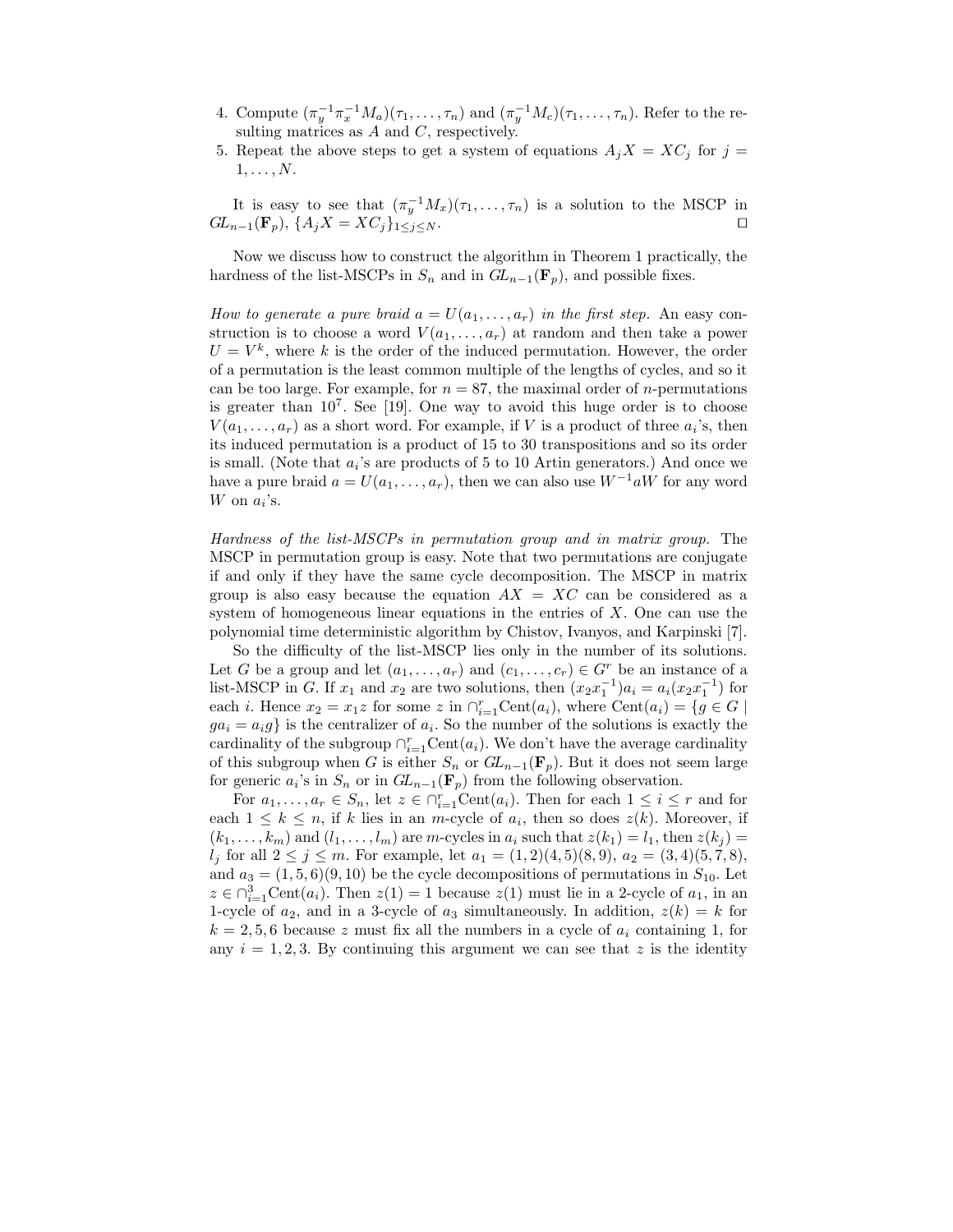permutation. The list-MSCP in  $GL_{n-1}(\mathbf{F}_p)$  can be discussed similarly using the Jordan canonical form of matrices. See §5.6 in [8].

Possible fix. To defeat our linear algebraic attack, at least one of the list-MSCPs in permutation group and in matrix group must be infeasible. Here, we discuss how to make the induced list-MSCP in permutation group infeasible. One way to do so is to use pure braids. But if all the braids  $(a_1, \ldots, a_r)$  and  $(b_1, \ldots, b_s)$  are pure, then the induced permutation is nothing more than the identity. Hence, we can consider the following simple cases.

- 1. Choose  $(a_1, \ldots, a_r)$  in  $B_n$  and  $(b_1, \ldots, b_s)$  in the pure braid group. Then the induced permutation of  $x = W(b_1, \ldots, b_s)$  is the identity but it is impossible to list all  $y = V(a_1, \ldots, a_r)$  because the equation  $y^{-1}b_iy = d_i$  gives no information about  $\pi_y$ .
- 2. Choose  $(a_1, \ldots, a_r)$  and  $(b_1, \ldots, b_s)$  so that the induced permutations of  $a_i$ 's fix  $\{1, \ldots, \lfloor \frac{n}{2} \rfloor\}$  and those of  $b_j$ 's fix  $\{\lfloor \frac{n}{2} \rfloor + 1, \ldots, n\}$ .

In both cases, the list-MSCP in permutation group is infeasible. But these fixes give disadvantage that the braids  $a_i$ 's or  $b_j$ 's become complicated, and so the KAP becomes less secure against the Length Attack.

### 4 Attack on the Private Key

This section proposes an attack on the private keys of the commutator KAPs in [1, 2] by solving the MSCPs in braid groups; given  $(a_1, \ldots, a_r)$  and  $(c_1, \ldots, c_r)$ in  $(B_n)^r$ , find  $x \in B_n$  such that  $c_i = x^{-1}a_ix$  for all i simultaneously. We start with some discussions.

Uniqueness of the solution to the MSCP in braid groups. For generic choice of  $a_1, \ldots, a_r$ , the solution x is unique up to a power of  $\Delta^2$  (See Appendix B). That is, if x' is another solution such that  $x'^{-1}a_ix' = c_i$  for all i, then  $x' = \Delta^{2k}x$  for some integer k. Note that  $x'^{-1}y^{-1}x'y = x^{-1}y^{-1}xy$  for any y, because  $\Delta^2$  is a central element. Therefore, it suffices to find  $\Delta^{2k}x$  for any k.

*Length Attack.* The commutator KAPs in  $[1, 2]$  have the following condition in addition to the standard MSCP:  $x$  is contained in the subgroup generated by some publicly known braids  $b_1, \ldots, b_s$ . This fact is crucial to the Length Attack of J. Hughes et al. [14]. They showed that the KAP is vulnerable to the Length Attack when  $b_j$ 's are complicated and x is a product of a small number of  $b_j^{\pm 1}$ 's. And same for  $a_i$ 's and y. To defeat the Length Attack, Anshel et al. [1] recommended using simple  $a_i$ 's and  $b_j$ 's and complicated x and y as mentioned in §2.4. Our attack of this section is strong when  $a_i$ 's and  $b_j$ 's are simple and it does not depend on how complicated  $x$  and  $y$  are.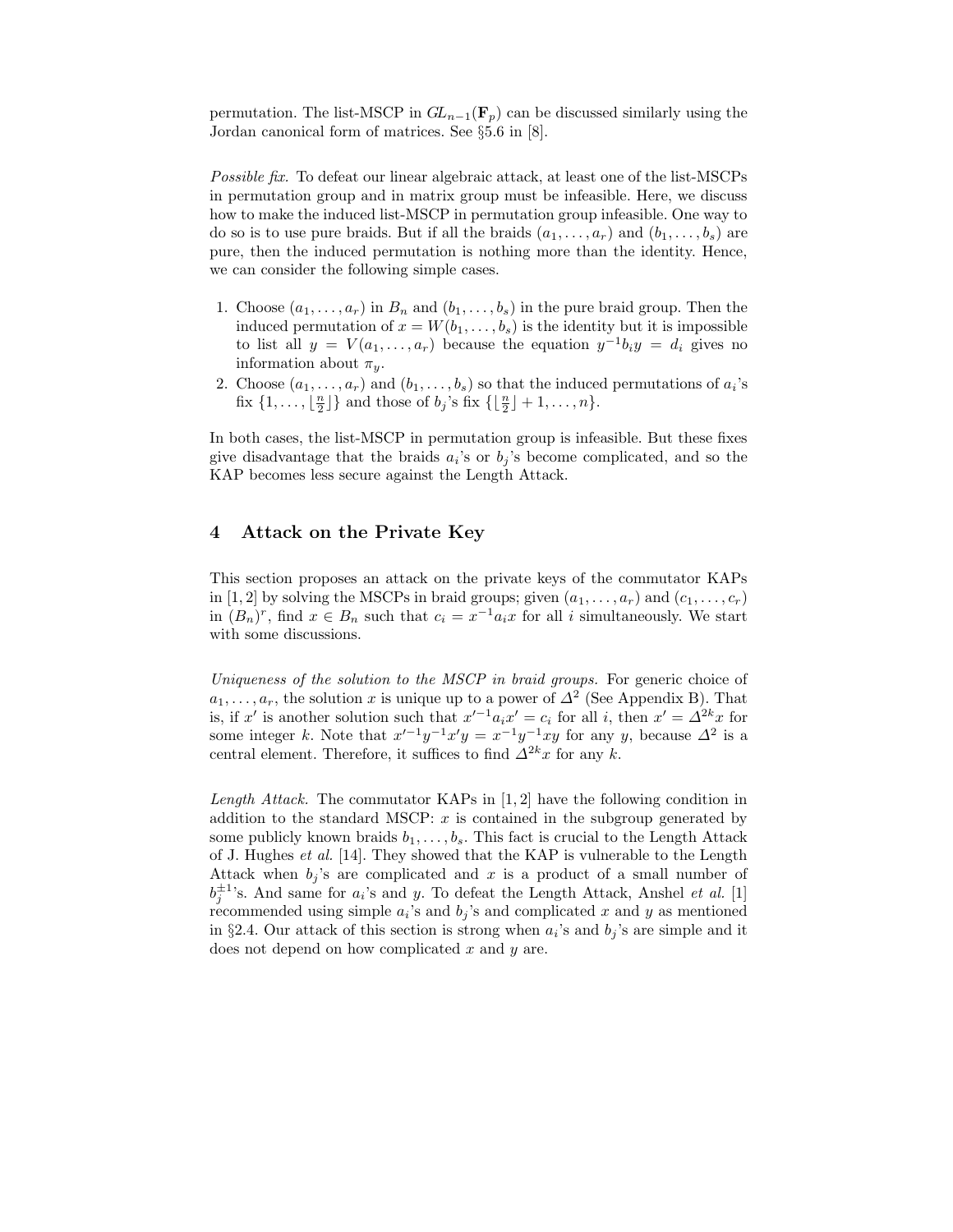Which braid is simpler in the conjugacy class? Recall the discussion in  $\S 2.2$ . Let  $a = \Delta^u A_1 \dots A_k$  and  $c = \Delta^v C_1 \dots C_\ell$  be the left canonical forms of conjugate braids. It is natural to say that  $a$  is *simpler* than  $c$  if (i) the word-length of  $A_1 \ldots A_k$  is smaller than that of  $C_1 \ldots C_{\ell}$ , or (ii) they have same word-length but k is smaller than  $\ell$ . The former is equivalent to  $u = \inf(a) > v = \inf(c)$  and the latter is equivalent to  $\inf(a) = \inf(c)$  and  $\sup(a) < \sup(b)$ .

Mathematical algorithm for the conjugacy problem. The conjugacy problem in braid groups is: given  $(a, c) \in (B_n)^2$ , decide whether they are conjugate and if so, find  $x \in B_n$  such that  $x^{-1}ax = c$ . The algorithm for the conjugacy problem, first proposed by Garside  $[13]$  and still being improved  $[10, 9, 4, 5, 11]$ , works as follows:

- 1. For each element in  $B_n$ , the *super summit set* is defined as the set of all conjugates which have the minimal canonical length. Then it is a finite set and two braids are conjugate if and only if the corresponding super summit sets coincide.
- 2. Given a braid  $a \in B_n$ , one can compute an element in the super summit set easily.
- 3. Given two elements  $u$  and  $v$  in the same super summit set, there is a chain leading from  $u$  to  $v$ , where successive elements are conjugated by a permutation braid.

How to develop an algorithm for the MSCP in braid groups. There are several directions in designing an algorithm for the MSCP, depending on the characteristics of the instances. This section focuses on the fact that  $(a_1, \ldots, a_r)$  is simple because  $a_i$ 's are products of a few Artin generators but  $(c_1, \ldots, c_r)$  are usually complicated because  $c_i = x^{-1} a_i x$  for a complicated braid x. See [1].

Let  $\tau : B_n \to B_n$  be the isomorphism defined by  $\tau(\sigma_i) = \sigma_{n-i}$ . Hence  $\tau^k$ , k-composition of  $\tau$ , is the identity for k even, and  $\tau$  for k odd.

**Proposition 1.** Let  $a, c, x \in B_n$  and  $c = x^{-1}ax$ . Let  $c = \Delta^w C_1 \dots C_l$  be the left-canonical form. If  $inf(a) > inf(c)$ , then  $x = x_0H$  for some  $x_0 \in B_n$  with  $\inf(x) = \inf(x_0)$  and for a permutation braid H determined by  $H = \Delta \tau^w (C_1^{-1})$ .

Proof. It is a restatement of the Cycling Theorem in Appendix C (Theorem 4.1 of [9] and Theorem 5.1 of [4]). The statements in [4, 9] look different from the above, but the argument of their proofs is exactly Proposition 1.  $\Box$ 

We can understand this proposition in the following way.

- $x = x_0H$  and  $\inf(x) = \inf(x_0)$  means that  $x_0$  is simpler than x: if  $x_0 = \Delta^u P$ and  $x = \Delta^u Q$  are the left canonical forms, then the word-length of P is smaller than that of Q.
- − Let  $c' = HcH^{-1}$ . Then  $x^{-1}ax = c$  implies that  $x_0^{-1}ax_0 = c'$ . Thus we get a conjugacy problem with simpler solution.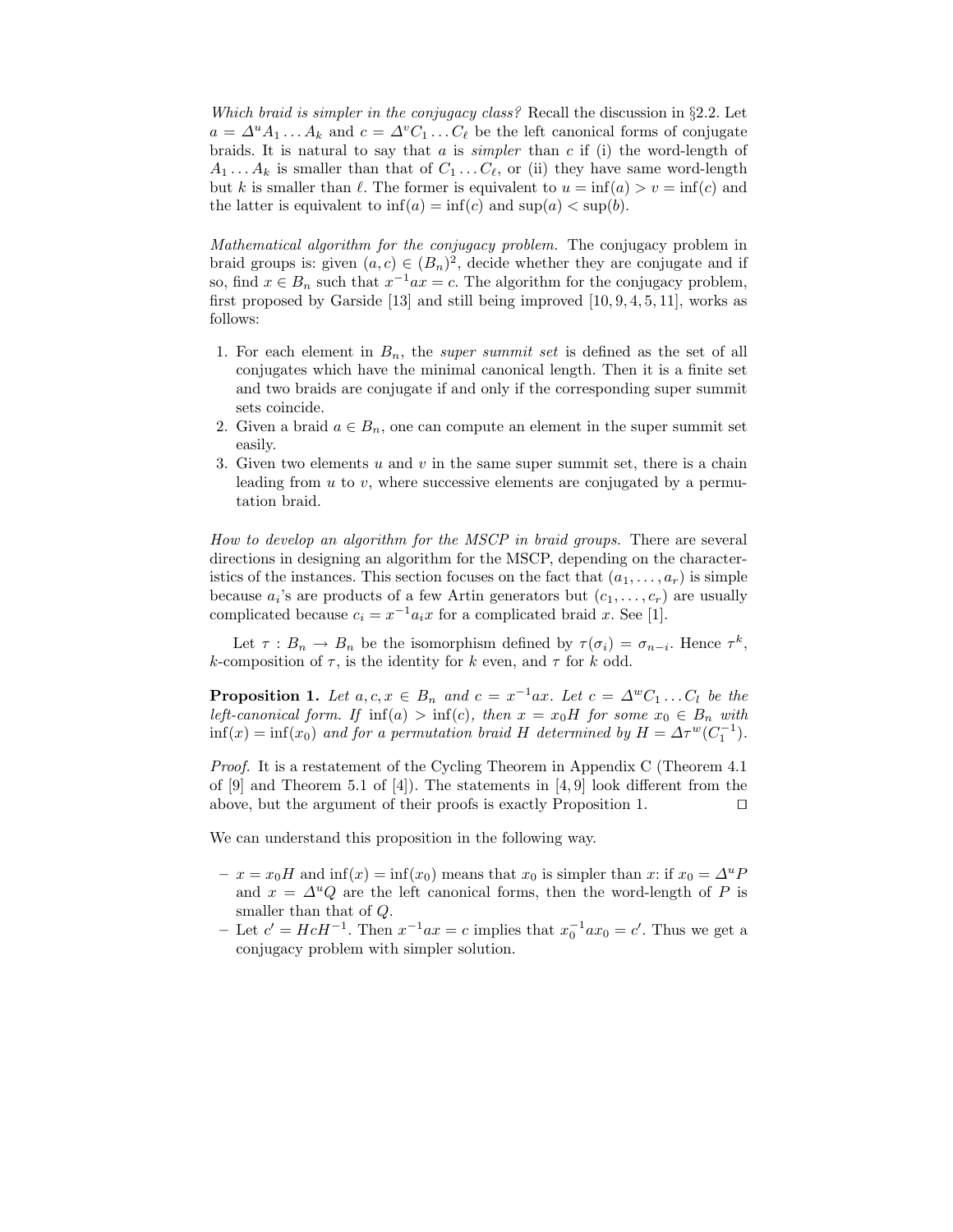- The condition  $\inf(a) > \inf(c)$  means that c is more complicated than a. And H is determined not by x but by  $c(=x^{-1}ax)$ .
- Consequently, we can interpret Proposition 1 as follows: if c is more complicated than a, then we can find H such that the solution to the conjugacy problem for  $(a, c')$  is simpler than that for  $(a, c)$ , where  $c' = HcH^{-1}$ .

**Definition 6.** For  $a_1, \ldots, a_r \in B_n$ , define  $C^{\inf}(a_1, \ldots, a_r)$  as the set of all  $(u_1, \ldots, u_r)$  such that  $\inf(u_i) \ge \inf(a_i)$  for all i and there exists some  $w \in B_n$ satisfying  $u_i = w^{-1} a_i w$  for all i simultaneously.

**Theorem 2.** Let  $(a_1, \ldots, a_r)$  and  $(c_1, \ldots, c_r)$  be an instance of an MSCP in  $B_n$ and x a positive braid such that  $x^{-1}a_ix = c_i$  for all i. Assume that  $a_i$ 's and  $c_i$ 's are already in the left canonical form. Then we can compute positive braid  $x_0$ and  $(c'_1, \ldots, c'_r)$  such that  $(c'_1, \ldots, c'_r) \in C^{\text{inf}}(a_1, \ldots, a_r)$  and  $c'_i = x_0 c_i x_0^{-1}$  for all i, in time proportional to

$$
n(\log n)|x|\left(|x|+\sum_{i=1}^r(|a_i|+|c_i|)\right),\tag{1}
$$

where  $\vert \cdot \vert$  denotes the word-length in generators. Moreover  $x = x_1x_0$  for some positive braid  $x_1$ , in particular the word-length of  $x_1$  is less than that of x.

*Proof.* We exhibit an algorithm that computes  $x_0$  and hence  $(c'_1, \ldots, c'_r)$ .

**Input:**  $(a_1, ..., a_r), (c_1, ..., c_r) \in (B_n)^r$ . **Initialization:**  $x_0 = e$ (identity braid),  $c'_i = c_i$  for all *i*. Loop:

STEP 1: If  $\inf(c_i) \ge \inf(a_i)$  for all i, then STOP

STEP 2: Choose k such that  $\inf(c_k) < \inf(a_k)$ .

Compute the permutation braid H by applying Proposition 1 to  $(a_k, c_k)$ . STEP 3:  $x_0 \leftarrow Hx_0, c'_i \leftarrow Hc'_i H^{-1}$  for all *i*. GO TO STEP 1 **Output:**  $x_0$  and  $(c'_1, \ldots, c'_r)$ .

Because H in Proposition 1 is a suffix of x, so is  $x_0$  at each step in the above algorithm. Whenever Proposition 1 is applied in the loop, the word-length of  $x_0$ strictly increases and its final length is bounded above by  $|x|$ . So the algorithm stops in at most  $|x|$  repetitions of the loop.

All the computations involved is to compute simple conjugations such as  $HaH^{-1}$ ,  $a \in B_n$  and H a permutation braid, which can be done in time  $\mathcal{O}(n(\log n)|a|)$  and simple multiplications of the form  $Hx_0$ , which can be done in time  $\mathcal{O}(n(\log n)|x_0|)$ . So the whole complexity is (1).

Note that the  $a_i$ 's are much simpler than  $c_i$ 's [1] and that the newly obtained braids  $c_i$ 's are at least as simple as  $a_i$ 's in terms of 'inf'.

Now we have simple instance  $(a_1, \ldots, a_r)$  and  $(c'_1, \ldots, c'_r)$ . The natural question is how to solve the MSCP for this new instance. It uses a variant of the Convexity Theorem [4, 9]. See Appendix C.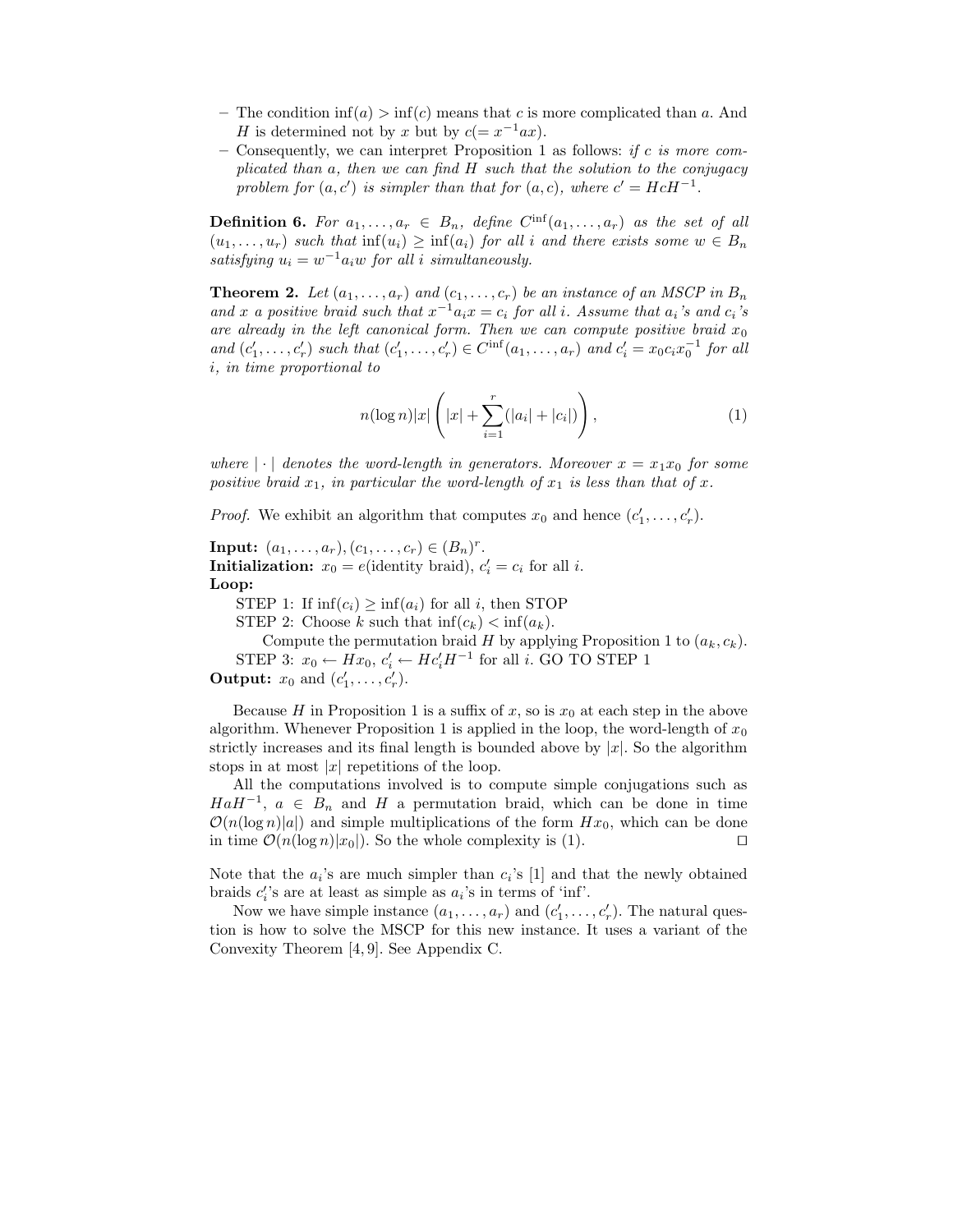**Theorem 3.** Given  $(c'_1, \ldots, c'_r) \in C^{\text{inf}}(a_1, \ldots, a_r)$ , there exists a chain of elements in  $C^{inf}(a_1,\ldots,a_r)$  from  $(a_1,\ldots,a_r)$  to  $(c'_1,\ldots,c'_r)$ , where successive elements are simultaneously conjugated by a permutation braid. In other words, there is a sequence  $(a_1,\ldots,a_r) \rightarrow (a'_1,\ldots,a'_r) \rightarrow \cdots \rightarrow (a_1^{(k)},\ldots,a_r^{(k)}) =$  $(c'_1, \ldots, c'_r)$  such that for each j, there is a permutation braid  $H_j$  satisfying  $a_i^{(j+1)} = H_j^{-1} a_i^{(j)} H_j$  for all i simultaneously.

*Proof.* This is a restatement of the Convexity Theorem in Appendix C.  $\Box$ 

By Theorem 2 and Theorem 3, we can solve any MSCP in finite time. But the computational complexity of a naive implementation is exponential with respect to the braid index n and involves the cardinality of the set  $C^{\inf}(a_1, \ldots, a_r)$ . There seems to be no previous result concerning the cardinality of  $C^{\inf}(a_1,\ldots,a_r)$ .

If the instances are extremely simple, for example when all  $a_i$ 's are positive braids, then the set  $C^{\text{inf}}(a_1, \ldots, a_r)$  will be very small, so that the MSCP is feasible. But the MSCP for generic instances needs more work.

Possible improvement of the algorithm for the MSCP in braid groups. Recently N. Franco and J. Gonzálex-Meneses [11] improved the algorithm for the conjugacy problem in braid groups. The complexity of their algorithm to compute the super summit set is  $\mathcal{O}(N\ell^2 n^4 \log n)$ , where N is the cardinality of the super summit set, *n* is the braid index, and  $\ell$  is the word-length of the given braid. The complexity of the old algorithm was  $\mathcal{O}(N\ell^2(n!)n \log n)$ . With respect to the braid index  $n$ , the complexity was reduced from exponential function to polynomial. We expect that their idea can also be applied to the MSCP and our algorithm can be improved so that the computational complexity is a polynomial in  $(n, r, \ell, N)$ , where  $\ell$  is the maximal word-length of  $a_i$ 's and N is the cardinality of the set  $C^{\inf}(a_1,\ldots,a_r)$ .

## 5 Concluding Remarks

For the commutator key agreement protocols of Anshel *et al.*  $[2, 1]$ , we have proposed two kinds of attacks: a linear algebraic attack on the key extractor and a mathematical algorithm solving the MSCP in braid groups.

Our linear algebraic attack has shown that given the induced permutations of the private keys, computing the matrix part of the shared key  $E(x^{-1}y^{-1}xy)$  is reduced to some list-MSCPs in  $GL_{n-1}(\mathbf{F}_p)$ . So one can compute the entire shared key very efficiently if the list-MSCPs in  $S_n$  and in  $GL_{n-1}(\mathbf{F}_p)$  are feasible.

On the other hand, we have proposed an algorithm for the MSCP in braid groups that is suitable for the instance,  $(a_1, \ldots, a_r)$  and  $(c_1, \ldots, c_r)$ , where  $a_i$ 's are simple and  $c_i$ 's are complicated. It consists of two steps. We first transform  $(c_1, \ldots, c_r)$  into  $(c'_1, \ldots, c'_r)$  where each  $c'_i$  is at least as simple as  $a_i$ , and then find the conjugator. The first step is really efficient. However, there is no polynomial time algorithm for the second step.

It is interesting to study the (in-)feasibility of the list-MSCPs in permutation groups and in matrix groups, and to improve the mathematical algorithm for the MSCP in braid groups.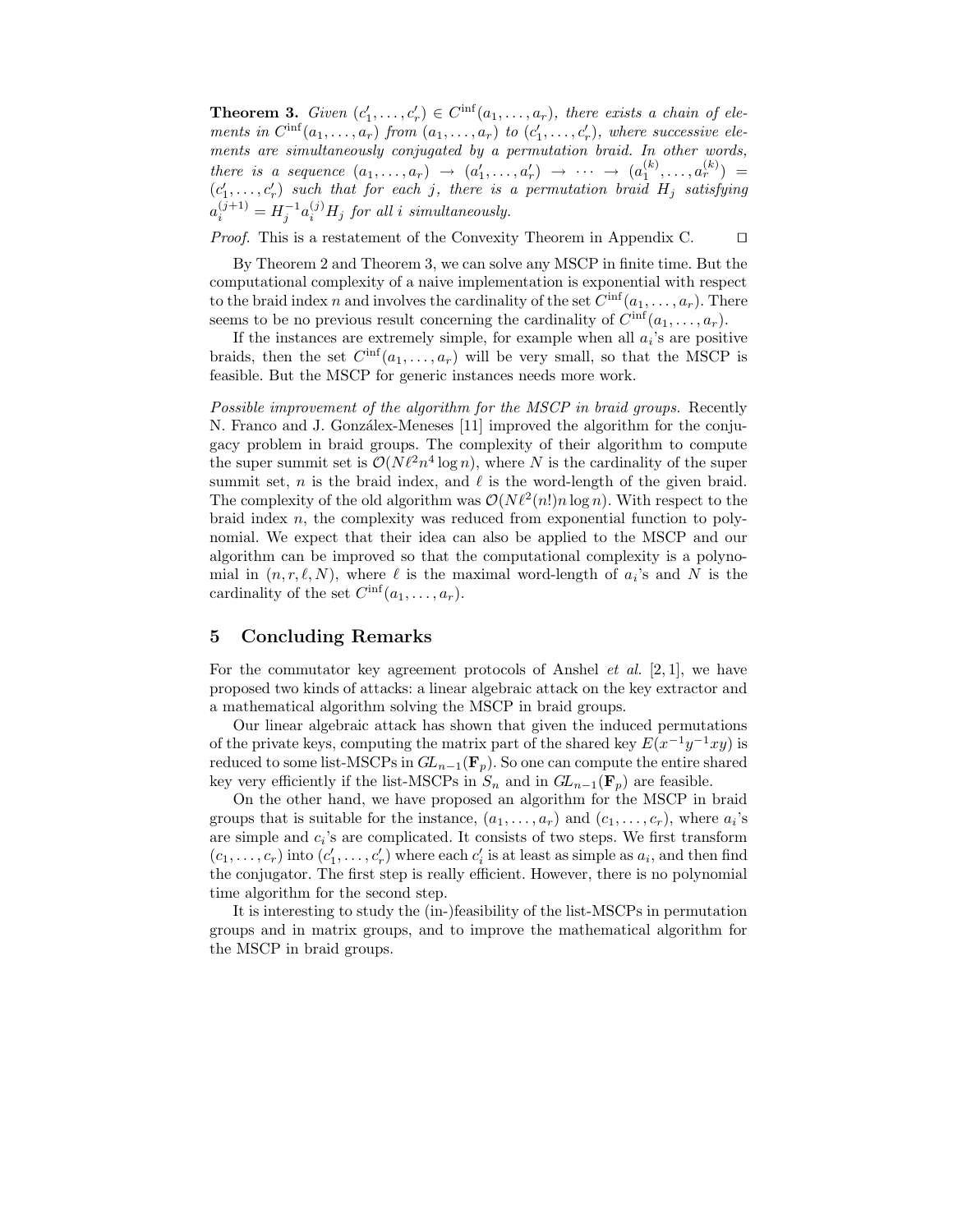### Acknowledgement

The authors are grateful to Rosario Genaro, Dorian Goldfeld, Hi-joon Chae, Gabor Ivanyos, the anonymous referees, and Eurocrypt 2002 program committee for their helpful comments or suggestions. The first author was supported by postdoctoral fellowship program of KOSEF. And the second author was supported by 2002 R&D project, Development of models & schemes for the security analysis of cryptographic protocols, of MIC.

### References

- 1. I. Anshel, M. Anshel, B. Fisher, and D. Goldfeld, New Key Agreement Protocols in Braid Group Cryptography, Topics in Cryptology—CT-RSA 2001 (San Francisco, CA), 13–27, Lecture Notes in Comput. Sci., 2020, Springer, Berlin, 2001.
- 2. I. Anshel, M. Anshel, and D. Goldfeld, An algebraic method for public-key cryptography, Math. Res. Lett.  $6(1999)$ , no. 3-4, 287-291.
- 3. J.S. Birman, Braids, links and the mapping class group, Ann. Math. Studies 82, Princeton Univ. Press, 1974.
- 4. J.S. Birman, K.H. Ko, and S.J. Lee, A new approaches to the world and conjugacy problem in the braid groups, Adv. Math. **139**(1998), no. 2, 322-353.
- 5. J.S. Birman, K.H. Ko, and S.J. Lee, The infimum, supremum and geodesic length of a braid conjugacy class, Adv. Math.  $164(2001)$ , no. 1, 41-56.
- 6. J.C. Cha, K.H. Ko, S.J. Lee, J.W. Han, and J.H. Cheon, An Efficient Implementation of Braid Groups, Advances in Cryptology—ASIACRYPT 2001, (Gold Coast, Queensland, Australia), 144–156, Lecture Notes in Comput. Sci., 2248, Springer, Berlin, 2001.
- 7. A. Chistov, G. Ivanyos, and M. Karpinski, Polynimial time algorithms for modules over finite dimensional algebras, Proc. Int. Symp. on Symbolic and Algebraic Computation (ISSAC) '97, ACM. 68–74, 1997.
- 8. C.G. Cullen, Matrices and Linear Transformations, Addison-Wesley, 1972.
- 9. E.A. Elrifai and H.R. Morton, Algorithms for positive braids, Quart. J. Math. Oxford Ser. (2) 45(1994), no. 180, 479–497.
- 10. D. Epstein, J. Cannon, D. Holt, S. Levy, M. Paterson, and W. Thurston, Word processing in groups, Jones and Bartlett Publishers, Boston, MA, 1992.
- 11. N. Franco and J. González-Meneses, Conjugacy problem for braid groups and Garside groups, arXiv:math.GT/0112310, preprint 2001.
- 12. A. Fathi, F. Laudenbach, and V. Poénaru, Travaux de Thurston sur les surfaces, Astérisque, 66–67, 1979.
- 13. F.A. Garside, The braid group and other groups, Quart. J. Math. Oxford Ser. (2) 20(1969), 235–254.
- 14. J. Hughes and A. Tannenbaum, Length-based attacks for certain group based encryption rewriting systems, Institute for Mathematics and Its Applications, April, 2000, Minneapolis, MN, Preprint number 1696, URL http://www.ima.umn.edu/preprints/apr2000/1696.pdf.
- 15. K.H. Ko, S.J. Lee, J.H. Cheon, J.H. Han, J.S. Kang, and C. Park, New public key cryptosystem using braid groups, Advances in cryptology—CRYPTO 2000 (Santa Barbara, CA), 166–183, Lecture Notes in Comput. Sci., 1880, Springer, Berlin, 2000.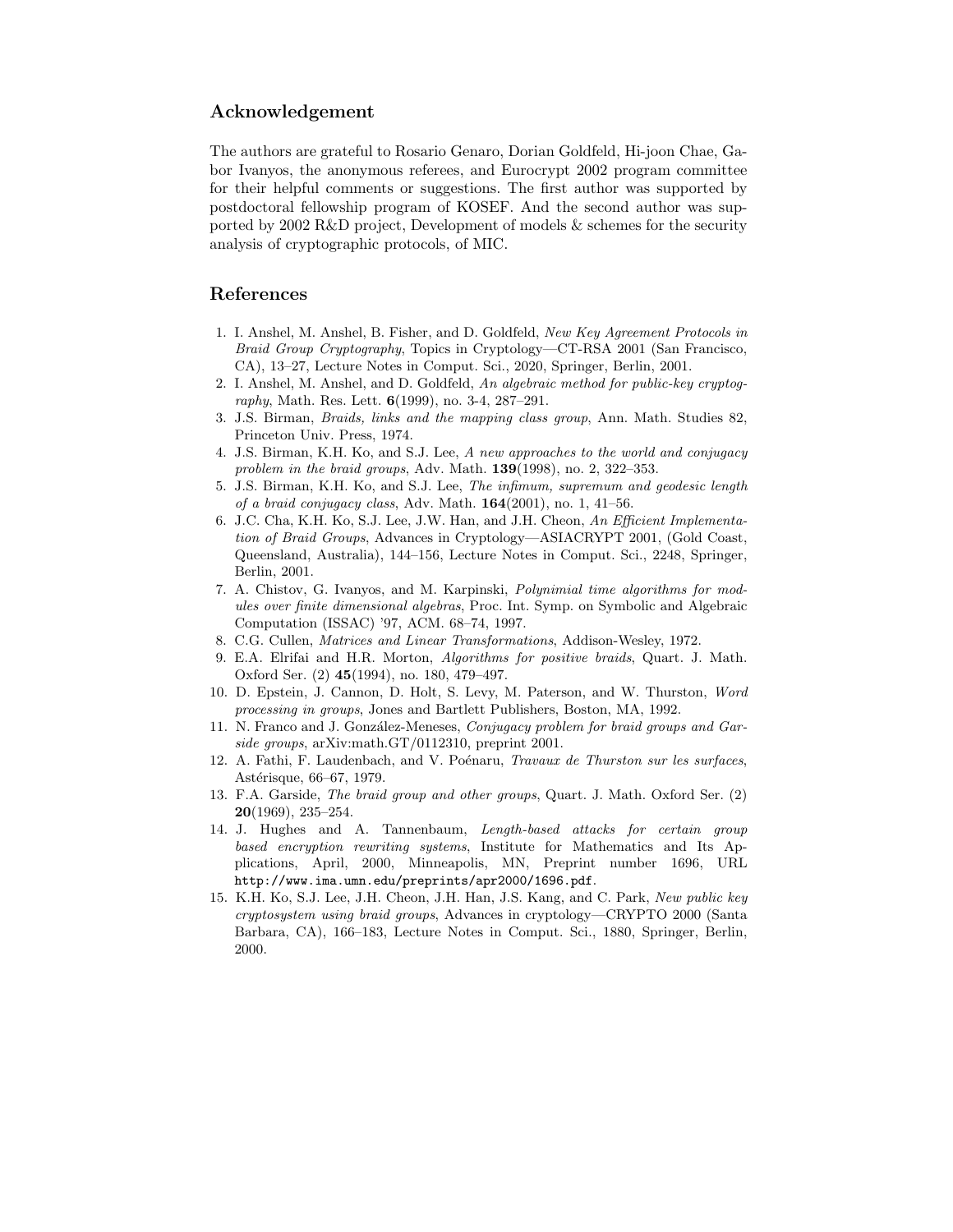- 16. E. Lee, S.J. Lee, and S.G. Hahn, Pseudorandomness from Braid Groups, Advances in cryptology—CRYPTO 2001 (Santa Barbara, CA), 486–502, Lecture Notes in Comput. Sci., 2139, Springer, Berlin, 2001.
- 17. J. Los, Pseudo-Anosov maps and invariant train track in the disc: a finite algorithm, Proc. Lond. Math. Soc. 66, 400-430, 1993.
- 18. J. McCarthy, Normalizers and centralizers of psuedo-Anosov mapping clases, Available at http://www.mth.msu.edu/~mccarthy/research/.
- 19. W. Miller, The maximum order of an element of a finite symmetric group, Amer. Math. Monthly 94(1987), no. 6, 497–506.
- 20. H.R. Morton, The multivariable Alexander polynomial for a closed braid, Lowdimensional topology (Funchal, 1998), 167–172, Contemp. Math., 233, Amer. Math. Soc., Providence, RI, 1999.

# A Left-weighted

For a positive braid P, the *starting set*  $S(P)$  and the *finishing set*  $F(P)$  is defined as follows.

$$
S(P) = \{i \mid P = \sigma_i Q \text{ for some } Q \in B_n^+\},
$$
  

$$
F(P) = \{i \mid P = Q\sigma_i \text{ for some } Q \in B_n^+\}
$$

For positive braids P and Q, we say that PQ is left-weighted if  $F(P) \supset S(Q)$ and *right-weighted* if  $F(P) \subset S(Q)$ .

# B Uniqueness of the Solution to the MSCP in Braid Groups

**Proposition 2.** For generic instances, the MSCP  $x^{-1}a_ix = c_i$  for  $i = 1, ..., r$ , has unique solution up to power of  $\Delta^2$ .

*Proof.* Let  $x_1$  and  $x_2$  be two solutions, i.e.,  $x_1^{-1}a_ix_1 = x_2^{-1}a_ix_2$  for each i. Therefore  $x_1x_2^{-1}$  commutes with each  $a_i$  and so it commutes with any element in the subgroup generated by  $a_1, \ldots, a_r$ .

If we choose an *n*-braid at random, then it is pseudo-Anosov  $[12, 16, 17]$ . So we may assume that we can choose two pseudo-Anosov braids,  $a$  and  $a'$ , from the subgroup generated by  $\{a_1, \ldots, a_r\}$  such that they have different invariant measured foliations and that there is no symmetry on the foliations. Then a braid commuting with both of a and a' is of the form  $\Delta^{2k}$  for some integer  $k$  [18].

# C Algorithm for the Conjugacy Problem

1. The super summit set of  $a$  is defined by the set of all braids  $a'$  such that  $a$ and a' are conjugate and  $inf(a')$  is maximal and  $sup(a')$  is minimal in the conjugacy class of a. We can compute the super summit set by two theorems, the Cycling Theorem and the Convexity Theorem.